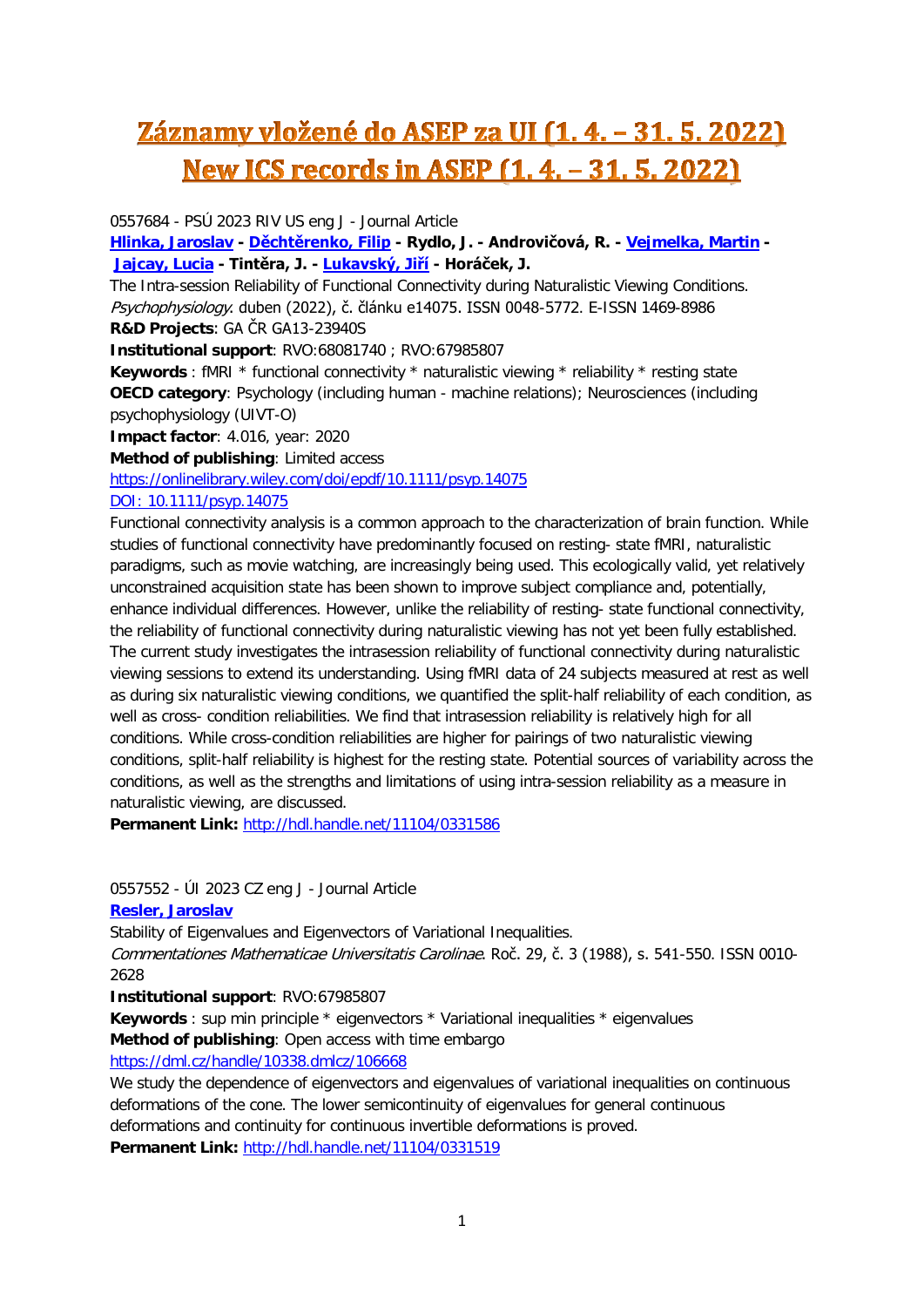0557325 - ÚI 2023 RIV CH eng J - Journal Article **[Jajcay, Lucia](https://asep-analytika.lib.cas.cz/bibliografie/asep/uivt-o/0398294) - [Tomeček, David](https://asep-analytika.lib.cas.cz/bibliografie/asep/uivt-o/0345505) - Horáček, J. - Španiel, F. - [Hlinka, Jaroslav](https://asep-analytika.lib.cas.cz/bibliografie/asep/uivt-o/0262964)** Brain Functional Connectivity Asymmetry: Left Hemisphere Is More Modular. Symmetry-Basel. Roč. 14, č. 4 (2022), č. článku 833. E-ISSN 2073-8994 **R&D Projects**: GA ČR(CZ) GA21-17211S; GA ČR(CZ) GA21-32608S **Institutional support**: RVO:67985807 **Keywords** : cerebral dominance \* data analysis \* functional laterality \* fMRI \* functional connectivity \* graph theory \* modularity **OECD category**: Neurosciences (including psychophysiology **Impact factor**: 2.713, year: 2020 **Method of publishing**: Open access [http://dx.doi.org/10.3390/sym14040833](https://asep.lib.cas.cz/arl-cav/en/gwext/?url=http%3A//dx.doi.org/10.3390/sym14040833&type=extlink) [DOI: 10.3390/sym14040833](http://dx.doi.org/10.3390/sym14040833)

Graph-theoretical approaches are increasingly used to study the brain and may enhance our understanding of its asymmetries. In this paper, we hypothesize that the structure of the left hemisphere is, on average, more modular. To this end, we analyzed resting-state functional magnetic resonance imaging data of 90 healthy subjects. We computed functional connectivity by Pearson's correlation coefficient, turned the matrix into an unweighted graph by keeping a certain percentage of the strongest connections, and quantified modularity separately for the subgraph formed by each hemisphere. Our results show that the left hemisphere is more modular. The result is consistent across a range of binarization thresholds, regardless of whether the two hemispheres are thresholded together or separately. This illustrates that graph-theoretical analysis can provide a robust characterization of lateralization of brain functional connectivity. **Permanent Link:** <http://hdl.handle.net/11104/0331363>

0557324 - ÚI 2023 RIV eng J - Journal Article

**[Hlinka, Jaroslav](https://asep-analytika.lib.cas.cz/bibliografie/asep/uivt-o/0262964) - [Děchtěrenko, Filip](https://asep-analytika.lib.cas.cz/bibliografie/asep/uivt-o/0349427) - Rydlo, J. - Androvičová, R. - [Vejmelka, Martin](https://asep-analytika.lib.cas.cz/bibliografie/asep/uivt-o/0227044) - [Jajcay, Lucia](https://asep-analytika.lib.cas.cz/bibliografie/asep/uivt-o/0398294) - Tintěra, J. - [Lukavský, Jiří](https://asep-analytika.lib.cas.cz/bibliografie/asep/psu-e/0106408) - Horáček, J.**

The Intra-session Reliability of Functional Connectivity during Naturalistic Viewing Conditions. Psychophysiology. Online 23 April 2022 (2022). ISSN 0048-5772. E-ISSN 1469-8986 **R&D Projects**: GA ČR GA13-23940S; GA ČR(CZ) GA21-32608S

**Institutional support**: RVO:67985807

**Keywords** : fMRI \* functional connectivity \* naturalistic viewing \* reliability \* resting state **OECD category**: Neurosciences (including psychophysiology

**Impact factor**: 4.016, year: 2020

**Method of publishing**: Limited access

#### [DOI: 10.1111/psyp.14075](http://dx.doi.org/10.1111/psyp.14075)

Functional connectivity analysis is a common approach to the characterization of brain function. While studies of functional connectivity have predominantly focused on resting-state fMRI, naturalistic paradigms, such as movie watching, are increasingly being used. This ecologically valid, yet relatively unconstrained acquisition state has been shown to improve subject compliance and, potentially, enhance individual differences. However, unlike the reliability of resting-state functional connectivity, the reliability of functional connectivity during naturalistic viewing has not yet been fully established. The current study investigates the intra-session reliability of functional connectivity during naturalistic viewing sessions to extend its understanding. Using fMRI data of 24 subjects measured at rest as well as during six naturalistic viewing conditions, we quantified the split-half reliability of each condition, as well as cross-condition reliabilities. We find that intra-session reliability is relatively high for all conditions. While cross-condition reliabilities are higher for pairings of two naturalistic viewing conditions, split-half reliability is highest for the resting state. Potential sources of variability across the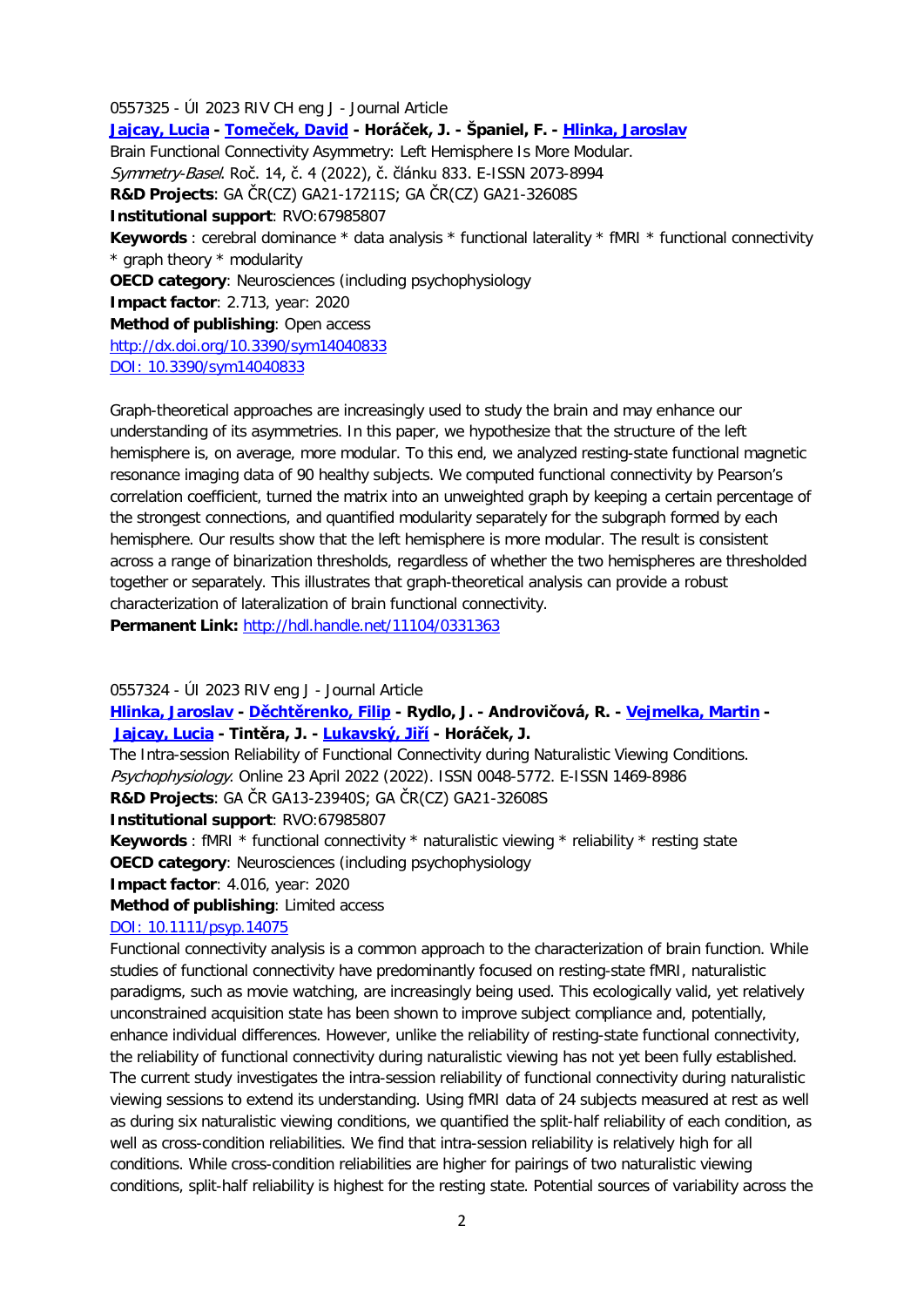conditions, as well as the strengths and limitations of using intra-session reliability as a measure in naturalistic viewing, are discussed.

**Permanent Link:** <http://hdl.handle.net/11104/0331362>

## 0557318 - ÚI 2023 RIV CH eng J - Journal Article

## **[Jajcay, Nikola](https://asep-analytika.lib.cas.cz/bibliografie/asep/uivt-o/0302721) - Cakan, C. - Obermayer, K.**

Cross-Frequency Slow Oscillation–Spindle Coupling in a Biophysically Realistic Thalamocortical Neural Mass Model.

Frontiers in Computational Neuroscience. Roč. 16, May 2022 (2022), č. článku 769860. E-ISSN 1662- 5188

**R&D Projects**: GA MŠk(CZ) EF19\_074/0016209; GA ČR(CZ) GA21-32608S

**Institutional support**: RVO:67985807

**Keywords** : neural mass model \* thalamocortical loop \* sleep spindles \* slow oscillations \* crossfrequency coupling

**OECD category**: Neurosciences (including psychophysiology

**Impact factor**: 2.380, year: 2020

**Method of publishing**: Open access

[http://dx.doi.org/10.3389/fncom.2022.769860](https://asep.lib.cas.cz/arl-cav/en/gwext/?url=http%3A//dx.doi.org/10.3389/fncom.2022.769860&type=extlink)

[DOI: 10.3389/fncom.2022.769860](http://dx.doi.org/10.3389/fncom.2022.769860)

Sleep manifests itself by the spontaneous emergence of characteristic oscillatory rhythms, which often time-lock and are implicated in memory formation. Here, we analyze a neural mass model of the thalamocortical loop in which the cortical node can generate slow oscillations (approximately 1 Hz) while its thalamic component can generate fast sleep spindles of σ-band activity (12–15 Hz). We study the dynamics for different coupling strengths between the thalamic and cortical nodes, for different conductance values of the thalamic node's potassium leak and hyperpolarization-activated cationnonselective currents, and for different parameter regimes of the cortical node. The latter are listed as follows: (1) a low activity (DOWN) state with noise-induced, transient excursions into a high activity (UP) state, (2) an adaptation induced slow oscillation limit cycle with alternating UP and DOWN states, and (3) a high activity (UP) state with noise-induced, transient excursions into the low activity (DOWN) state. During UP states, thalamic spindling is abolished or reduced. During DOWN states, the thalamic node generates sleep spindles, which in turn can cause DOWN to UP transitions in the cortical node. Consequently, this leads to spindle-induced UP state transitions in parameter regime (1), thalamic spindles induced in some but not all DOWN states in regime (2), and thalamic spindles following UP to DOWN transitions in regime (3). The spindle-induced σ-band activity in the cortical node, however, is typically the strongest during the UP state, which follows a DOWN state "window of opportunity" for spindling. When the cortical node is parametrized in regime (3), the model well explains the interactions between slow oscillations and sleep spindles observed experimentally during Non-Rapid Eye Movement sleep. The model is computationally efficient and can be integrated into large-scale modeling frameworks to study spatial aspects like sleep wave propagation. **Permanent Link:** <http://hdl.handle.net/11104/0331355>

0557159 - ÚI 2023 RIV DE eng C - Conference Paper (international conference) **[Fernández Duque, David](https://asep-analytika.lib.cas.cz/bibliografie/asep/uivt-o/0430083) - Montacute, Y.**

Dynamic Cantor Derivative Logic.

30th EACSL Annual Conference on Computer Science Logic. Dagstuhl: Schloss Dagstuhl - Leibniz-Zentrum für Informatik, 2022 - (Manea, F.; Simpson, A.), 19:1-19:17. Leibniz International Proceedings in Informatics, 216. ISSN 1868-8969.

[CSL 2022: EACSL Annual Conference on Computer Science Logic /30./. Göttingen / Virtual (DE), 14.02.2022-19.02.2022]

**Institutional support**: RVO:67985807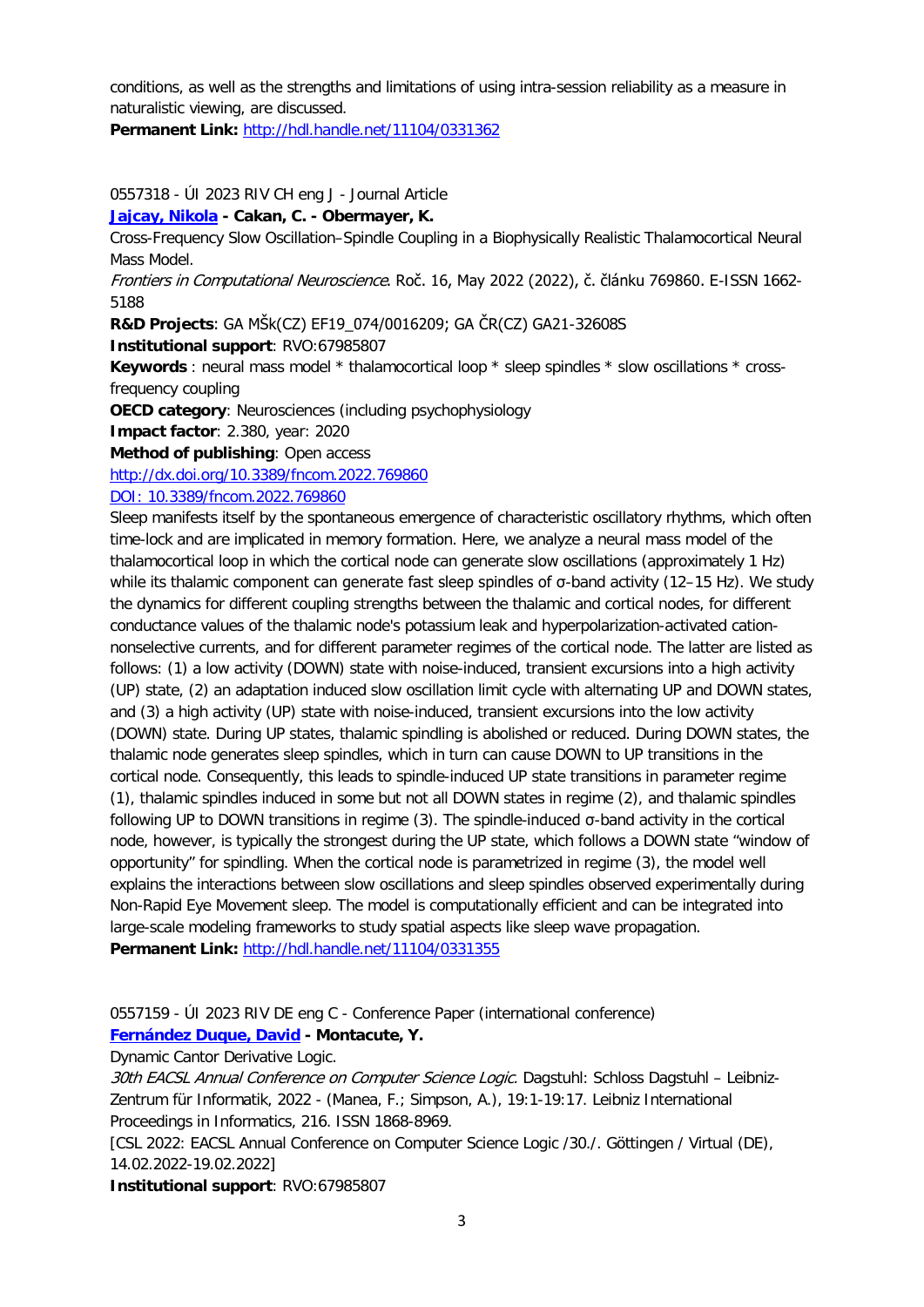**Keywords** : dynamic topological logic \* Cantor derivative \* temporal logic \* modal logic <https://drops.dagstuhl.de/opus/volltexte/2022/15739/pdf/LIPIcs-CSL-2022-19.pdf> [DOI: 10.4230/LIPIcs.CSL.2022.19](http://dx.doi.org/10.4230/LIPIcs.CSL.2022.19)

Topological semantics for modal logic based on the Cantor derivative operator gives rise to derivative logics, also referred to as d-logics. Unlike logics based on the topological closure operator, d-logics have not previously been studied in the framework of dynamical systems, which are pairs (X, f) consisting of a topological space X equipped with a continuous function  $f: X \rightarrow X$ . We introduce the logics wK4C, K4C and GLC and show that they all have the finite Kripke model property and are sound and complete with respect to the d-semantics in this dynamical setting. In particular, we prove that wK4C is the d-logic of all dynamic topological systems, K4C is the d-logic of all TD dynamic topological systems, and GLC is the d-logic of all dynamic topological systems based on a scattered space. We also prove a general result for the case where f is a homeomorphism, which in particular yields soundness and completeness for the corresponding systems wK4H, K4H and GLH. The main contribution of this work is the foundation of a general proof method for finite model property and completeness of dynamic topological d-logics. Furthermore, our result for GLC constitutes the first step towards a proof of completeness for the trimodal topo-temporal language with respect to a finite axiomatisation – something known to be impossible over the class of all spaces. **Permanent Link:** <http://hdl.handle.net/11104/0331225>

0557137 - ÚI 2023 HK eng A - Abstract

**Hynek, M. - [Zvárová, Jana](https://asep-analytika.lib.cas.cz/bibliografie/asep/uivt-o/0100863) - Smetanová, D. - Stejskal, D. - [Kalina, Jan](https://asep-analytika.lib.cas.cz/bibliografie/asep/uivt-o/0263018)**

Corrigendum to Real-time quality control of nuchal translucency measurements using the exponentially weighted moving average chart (vol 60, pg 84, 2021).

Taiwanese Journal of Obstetrics and Gynecology. Roč. 61, č. 1 (2022), s. 190-190. ISSN 1028-4559 **Institutional support**: RVO:67985807

**Keywords** : correction \* oprava

[DOI: 10.1016/j.tjog.2021.11.036](http://dx.doi.org/10.1016/j.tjog.2021.11.036)

**Permanent Link:** <http://hdl.handle.net/11104/0331187>

0557038 - ÚI 2023 eng V - Research Report

**Berec, L. - Diviák, T. - Ku[běna, Aleš Antonín](https://asep-analytika.lib.cas.cz/bibliografie/asep/utia-b/0264564) - [Levínský, René](https://asep-analytika.lib.cas.cz/bibliografie/asep/nhu-n/0106308) - [Neruda, Roman](https://asep-analytika.lib.cas.cz/bibliografie/asep/uivt-o/0100794) - [Suchopárová, Gabriela](https://asep-analytika.lib.cas.cz/bibliografie/asep/uivt-o/0402629) - Šlerka, J. - [Šmíd, Martin](https://asep-analytika.lib.cas.cz/bibliografie/asep/utia-b/0101206) - Tuček, V. - [Vidnerová, Petra](https://asep-analytika.lib.cas.cz/bibliografie/asep/uivt-o/0231277) - [Zajíček,](https://asep-analytika.lib.cas.cz/bibliografie/asep/utia-b/0237467)  [Milan](https://asep-analytika.lib.cas.cz/bibliografie/asep/utia-b/0237467) - [Zapletal, František](https://asep-analytika.lib.cas.cz/bibliografie/asep/utia-b/0417211)**

Model-M: An agent-based epidemic model of a middle-sized municipality. 2022. bioRxiv, 2021.05.13.21257139.

**R&D Projects**: GA TA ČR(CZ) TL04000282

**Institutional support**: RVO:67985807 ; RVO:67985556

[http://dx.doi.org/10.1101/2021.05.13.21257139](https://asep.lib.cas.cz/arl-cav/en/gwext/?url=http%3A//dx.doi.org/10.1101/2021.05.13.21257139&type=extlink)

[DOI: 10.1101/2021.05.13.21257139](http://dx.doi.org/10.1101/2021.05.13.21257139)

This report presents a technical description of our agent-based epidemic model of a particular middlesized municipality. We have developed a realistic model with 56 thousand inhabitants and 2.7 millions of social contacts. These form a multi-layer social network that serves as a base of our epidemic simulation. The disease is modeled by our extended SEIR model with parameters fitted to real epidemics data for Czech Republic. The model is able to simulate a whole range of nonpharmaceutical interventions on individual level, such as protective measures and physical distancing, testing, contact tracing, isolation and quarantine. The effect of government-issued measures such as contact restrictions in different environments (schools, restaurants, vendors, etc.) can also be simulated.

**Permanent Link:** <http://hdl.handle.net/11104/0331145>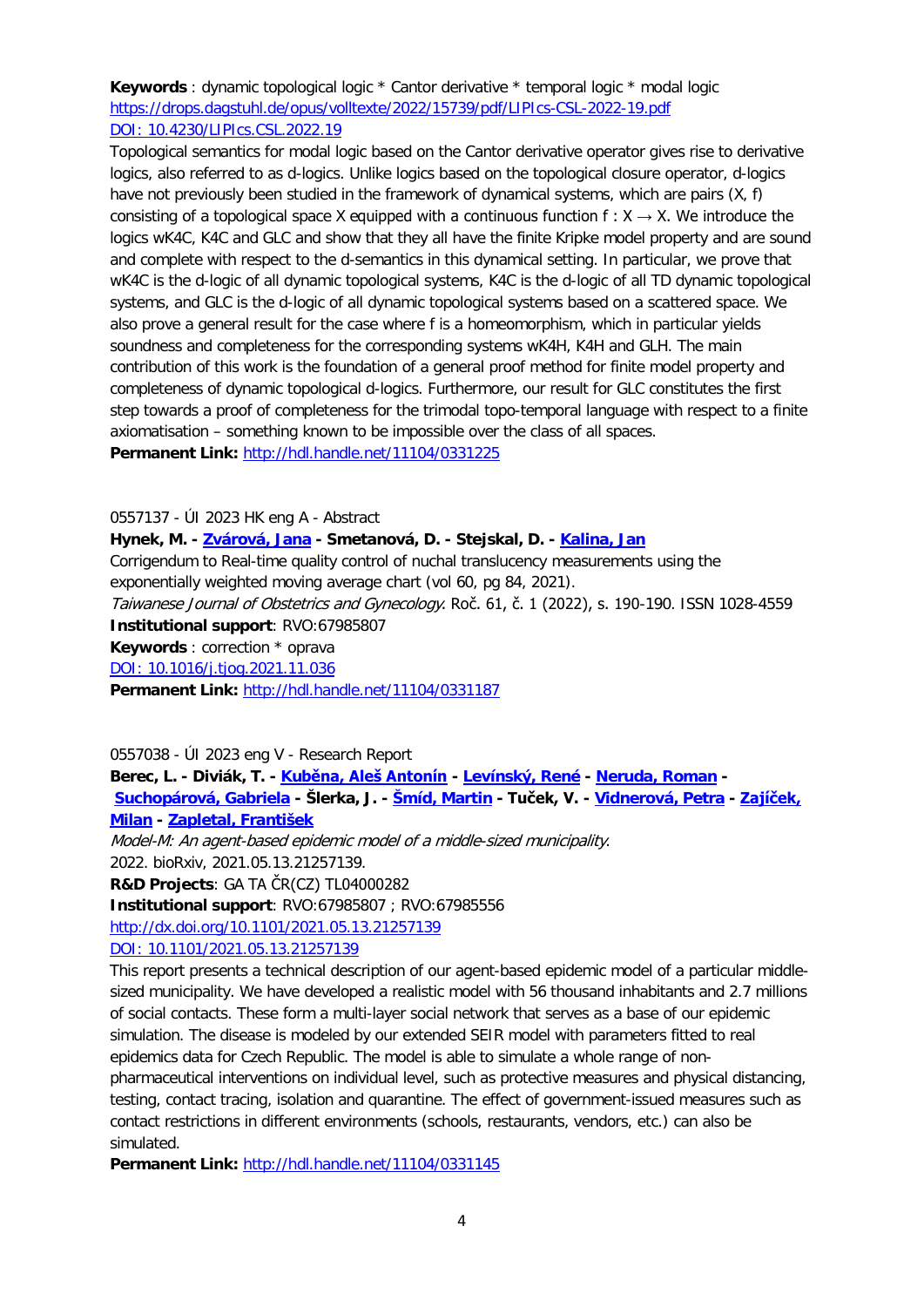0556962 - ÚI 2023 RIV CZ cze J - Journal Article

**Šípek, A. - Gregor, V. - Šípek jr., A. - [Klaschka, Jan](https://asep-analytika.lib.cas.cz/bibliografie/asep/uivt-o/0100773) - [Malý, Marek](https://asep-analytika.lib.cas.cz/bibliografie/asep/uivt-o/0100868)**

Přežívání dětí narozených v České republice s Downovým, Edwardsovým a Patauovým syndromem. [Survival Of Children Born with Down Syndrome, Edwards Syndrome, And Patau Syndrome in the Czech Republic.]

Aktuální Gynekologie a Porodnictví. Roč. 14, Březen 2022 (2022), č. článku 1422007. ISSN 1803-9588 **R&D Projects**: GA MZd NV17-29622A

**Institutional support**: RVO:67985807

**Keywords** : Downův syndrom \* Edwardsův syndrom \* Patauův syndrom \* přežívání \* úmrtnost \* Down syndrome \* Edwards syndrome \* Patau syndrome \* survival rate \* mortality rate **Method of publishing**: Open access

[https://www.actualgyn.com/pdf/cz\\_2022\\_266.pdf](https://www.actualgyn.com/pdf/cz_2022_266.pdf)

CÍL A TYP STUDIE: Retrospektivní analýza přežívání dětí narozených v České republice (ČR) v období 1994–2015 s Downovým syndromem, Edwardsovým syndromem nebo Patauovým syndromem. MATERIÁL A METODIKA: V práci jsme využili údaje z Národního registru vrozených vad vedeného v rámci Registru reprodukčního zdraví v Ústavu zdravotnických informací a statistiky České republiky (ÚZIS ČR) za období 1994–2015. Analyzovali jsme případy narozených dětí se třemi diagnózami nejčastějších aneuploidních syndromů a přežívání těchto dětí v průběhu prvního roku života. Byly analyzovány případy dětí s Downovým syndromem – DS (Q90), s Edwardsovým syndromem – ES (Q91.0 – Q91.3) a Patauovým syndromem – PS (Q91.4 - Q91.7). Pro zpracování a analýzy byl využit soubor individuálních anonymizovaných údajů poskytnutých z ÚZIS. Časové trendy byly testovány exaktní Poissonovou regresí a ke srovnání skupin dětí ve stejném časovém období byl použit Fisherův exaktní test. VÝSLEDKY: V období 1994–2015 bylo v České republice diagnostikováno celkem 1162 případů DS, z toho bylo mrtvě narozeno 9 dětí. V případě ES bylo celkem zachyceno 138 případů, z toho u mrtvě narozených dětí bylo 9 případů. PS byl diagnostikován celkem u 65 případů, z toho u mrtvě narozených 2 případy. U DS jsme ve sledovaném období nalezli statisticky významný pokles časné novorozenecké úmrtnosti (p = 0,027) a statisticky významný pokles kojenecké úmrtnosti (p < 0,001). U ES a PS nebyly změny úmrtností statisticky významné. V naší studii jsme zjistili úmrtnost do jednoho roku života v 9,2 % pro DS, 84,5 % pro ES a 87,3 % pro PS. U 46,4 % případů DS byla přítomnost i vrozené srdeční vady, v 8,3 % byla současně přítomná vrozená srdeční vada a jiná strukturální vada. V případě ES bylo nalezeno 20,2 % případů s vrozenou srdeční vadou a u PS to bylo 4,8 % dětí. Vrozenou srdeční vadu současně s jinou strukturální VV mělo 40,3 % dětí s ES a 38,1 % dětí s PS. ZÁVĚR: V naší práci jsme nalezli statisticky významný pokles časné neonatální a kojenecké úmrtnosti u dětí narozených s Downovým syndromem. Změny úmrtností u dětí narozených s Edwardsovým a Patauovým syndromem nejsou statisticky významné. Zjištěné míry úmrtností odpovídají literárně udávaným údajům.

**Permanent Link:** <http://hdl.handle.net/11104/0331079>

0556960 - ÚI 2023 RIV US eng J - Journal Article

**Honěk, J. - Šrámek, M. - Honěk, T. - Šefc, L. - Januška, J. - Fiedler, J. - Horváth, M. - Novotný, Š. - [Brabec, Marek](https://asep-analytika.lib.cas.cz/bibliografie/asep/uivt-o/0208555) - Veselka, J.**

Screening and Risk Stratification Strategy Reduced Decompression Sickness Occurrence in Divers With Patent Foramen Ovale.

JACC-Cardiovascular Imaging. Roč. 15, č. 2 (2022), s. 181-189. ISSN 1936-878X. E-ISSN 1876-7591 **Institutional support**: RVO:67985807

**Keywords** : decompression sickness \* paradoxical embolism \* patent foramen ovale \* risk stratification \* screening

**OECD category**: Statistics and probability

**Impact factor**: 14.805, year: 2020

**Method of publishing**: Limited access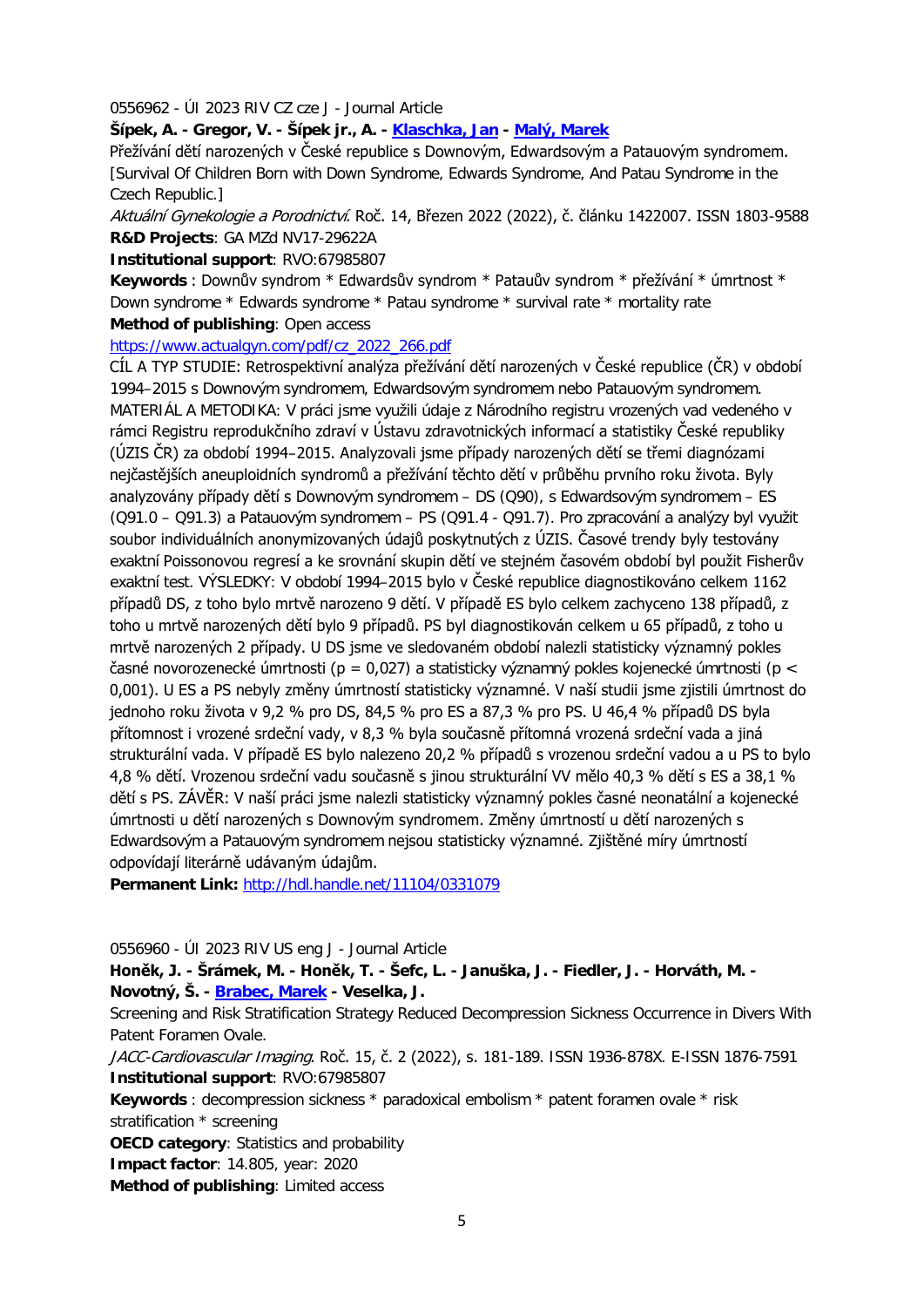## [http://dx.doi.org/10.1016/j.jcmg.2021.06.019](https://asep.lib.cas.cz/arl-cav/en/gwext/?url=http%3A//dx.doi.org/10.1016/j.jcmg.2021.06.019&type=extlink) [DOI: 10.1016/j.jcmg.2021.06.019](http://dx.doi.org/10.1016/j.jcmg.2021.06.019)

OBJECTIVES: This paper sought to evaluate the occurrence of decompression sickness (DCS) after the application of a patent foramen ovale (PFO) screening and risk stratification strategy. BACKGROUND: PFO is associated with an increased risk of DCS. Recently, transcatheter closure was reported to reduce DCS occurrence in divers with a high-grade shunt. However, to date, there are no data regarding the effectiveness of any PFO screening and risk stratification strategy for divers. METHODS: A total of 829 consecutive divers (age  $35.4 \pm 10.0$  years, 81.5% men) were screened for PFO by means of transcranial color-coded sonography in the DIVE-PFO (Decompression Illness Prevention in Divers with a Patent Foramen Ovale) registry. Divers with a high-grade PFO were offered either catheter-based PFO closure (the closure group) or advised conservative diving (high grades). Divers with a low-grade shunt were advised conservative diving (low grades), whereas those with no PFO continued unrestricted diving (controls). A telephone follow-up was performed. To study the effect of the screening and risk stratification strategy, DCS occurrence before enrollment and during the followup was compared. RESULTS: Follow-up was available for 748 (90%) divers. Seven hundred and 2 divers continued diving and were included in the analysis (mean follow-up 6.5  $\pm$  3.5 years). The DCS incidence decreased significantly in all groups, except the controls. During follow-up, there were no DCS events in the closure group, DCS incidence was similar to the controls in the low-grade group (HR:  $3.965$ ,  $95\%$  CI: 0.558-28.18, P = 0.169) but remained higher in the high-grade group (HR: 26.170, 95% CI: 5.797-118.160, P < 0.0001). CONCLUSIONS: The screening and risk stratification strategy using transcranial color-coded sonography was associated with a decrease in DCS occurrence in divers with PFO. Catheter-based PFO closure was associated with a DCS occurrence similar to the controls, the conservative strategy had a similar effect in the low-grade group, but in the high-grade group the DCS incidence remained higher than in all other groups.

**Permanent Link:** <http://hdl.handle.net/11104/0331077>

0556959 - ÚI 2023 RIV NL eng J - Journal Article

#### **Kážmér, L. - [Brabec, Marek](https://asep-analytika.lib.cas.cz/bibliografie/asep/uivt-o/0208555)**

The geographical epidemiology of smoking-related premature mortality: A registry-based small-area analysis of the Czech death statistics.

SPATIAL AND SPATIO-TEMPORAL EPIDEMIOLOGY. Roč. 41, June 2022 (2022), č. článku 100501. ISSN 1877-5845

#### **Institutional support**: RVO:67985807

**Keywords** : Smoking \* Mortality \* Spatial epidemiology \* Small-area analysis \* Socioeconomic determinants \* Ecological approach

**OECD category**: Statistics and probability

**Method of publishing**: Limited access

[http://dx.doi.org/10.1016/j.sste.2022.100501](https://asep.lib.cas.cz/arl-cav/en/gwext/?url=http%3A//dx.doi.org/10.1016/j.sste.2022.100501&type=extlink)

[DOI: 10.1016/j.sste.2022.100501](http://dx.doi.org/10.1016/j.sste.2022.100501)

OBJECTIVES:Smoking-related mortality varies over different social, environmental, and policy contexts. However, spatial patterns, examined at a small area level, have been seldom considered. Therefore, the study provides a detailed analysis of socio-spatial inequalities in premature mortality related to smoking in the contemporary Czech adult population. DESIGN, SETTINGS, METHODS: We conducted a population-based, cross-sectional study to investigate the spatial pattern of the ageadjusted smoking-related mortality across Czechia. The spatial inequalities, as measured at the municipality level, were investigated using geostatistical modeling techniques. The ecological regression of the local mortality risk on socioeconomic composition of municipalities was also conducted. The target population was defined as permanent adult residents of Czechia aged 25–64 years in the period of 2011–2015. RESULTS: Among both sexes, a significant spatial gradient in the South-East (lower relative risk) – North-West (higher relative risk) axis was detected. The local mortality risk was significantly related to the level of relative deprivation of the municipalities (a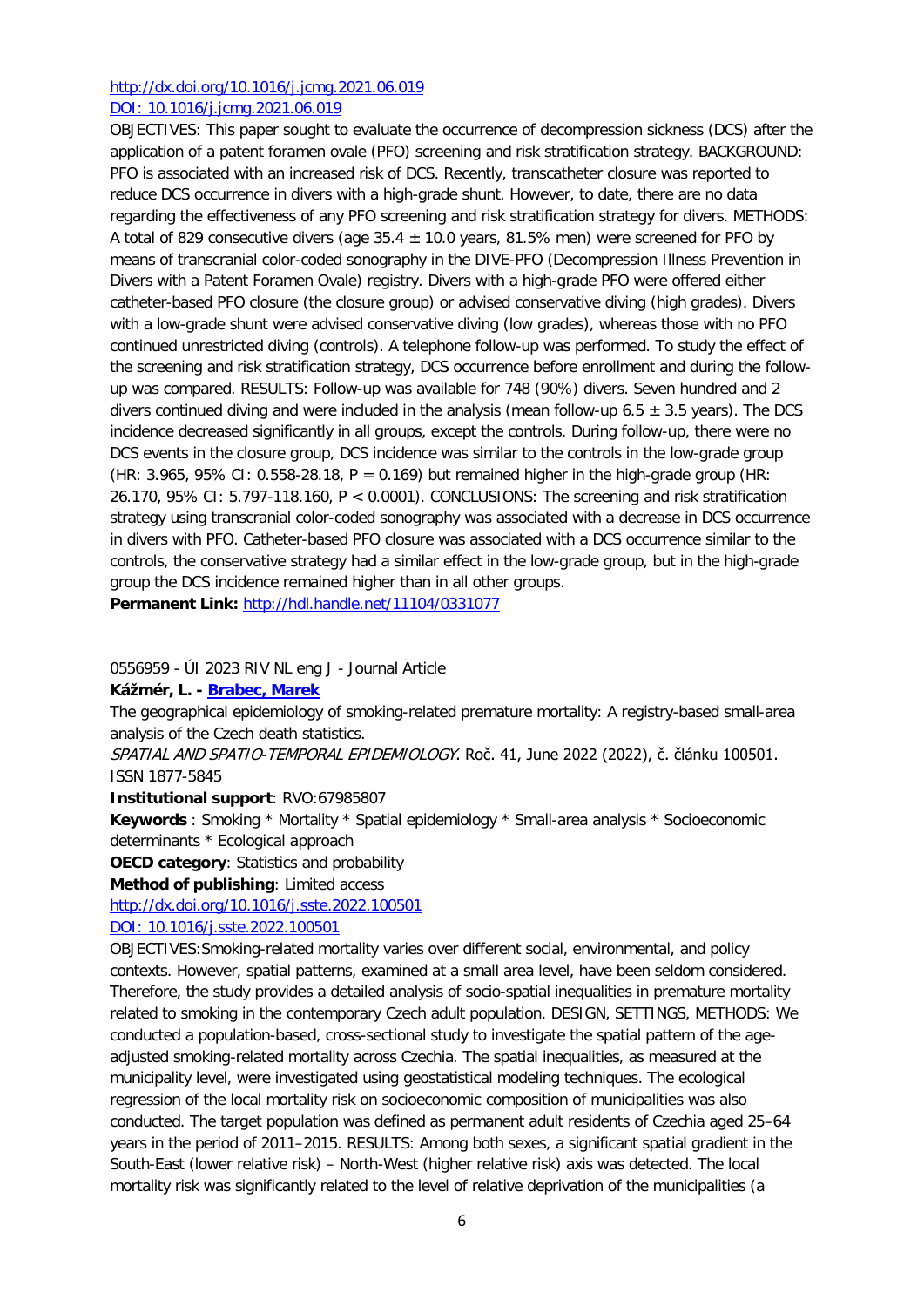composite index comprised from unemployment rate and level of education): adjusted RR among males (for an increase by 1 SD): 1.21 [95% CI: 1.158–1.256],  $p < 0.001$ , adjusted RR among females (for an increase by 1 SD): 1.14 [95% CI: 1.090-1.186],  $p < 0.001$ . Mortality among males was approximately twice as high as opposed to females. Regarding the spatial inequalities of the phenomena, however, only rather minor sex-specific patterns were identified. Contrasted to males, mortality among females was unrelated to unemployment rates. CONCLUSIONS: Consistent spatial patterns of the premature mortality were identified. The mortality risk was significantly related to socioeconomic composition of the Czech municipalities. The higher the level of local deprivation, the higher the local mortality risk. The results of the study can be found beneficial for planning of both socially and spatially integrated public health policy.

**Permanent Link:** <http://hdl.handle.net/11104/0331076>

## 0556729 - ÚI 2023 NO eng J - Journal Article

**Lukáš, M. - Kolář, M. - [Reissigová, Jindra](https://asep-analytika.lib.cas.cz/bibliografie/asep/uivt-o/0100815) - Ďuricová, D. - Machková, N. - Hrubá, V. - Lukáš, M. - Vašátko, M. - Jirsa, J. - Pudilová, K. - Malíčková, K.**

A switch from originator-adalimumab to the biosimilar SB5 in patients with Crohn's disease: an analysis of two propensity score-matched cohorts.

Scandinavian Journal of Gastroenterology. Online 02 Mar 2022 (2022). ISSN 0036-5521. E-ISSN 1502-7708

**Institutional support**: RVO:67985807

**Keywords** : Crohn's disease \* adalimumab \* biosimilar

**Impact factor**: 2.423, year: 2020

**Method of publishing**: Limited access

[http://dx.doi.org/10.1080/00365521.2022.2041082](https://asep.lib.cas.cz/arl-cav/en/gwext/?url=http%3A//dx.doi.org/10.1080/00365521.2022.2041082&type=extlink)

#### [DOI: 10.1080/00365521.2022.2041082](http://dx.doi.org/10.1080/00365521.2022.2041082)

BACKGROUND/AIMS: Originator-adalimumab, an established treatment for patients with Crohn's disease (CD), showed no difference in efficacy or adverse events versus adalimumab biosimilar SB5 (SB5-adalimumab) over 10 weeks (W) of treatment. To understand the long-term effectiveness of SB5-adalimumab in CD, patients switched from originator-adalimumab to SB5-adalimumab were compared with patients remaining on originator-adalimumab over 104 W. METHODS: Data on patients aged ≥18 years, diagnosed with CD and treated at ISCARE, were collected prospectively from July 2018 to January 2021. Primary outcome: clinical disease activity at W52, measured by Harvey-Bradshaw index (HBI). Secondary outcomes: C-reactive protein (CRP), faecal calprotectin (FC) and adalimumab concentrations at W10, 26, 52 and 104, and treatment persistence. To ensure comparable cohorts, patients were propensity score (PS)-matched for age, gender and disease activity. RESULTS: After matching, 54 patients remained per cohort. At W52, mean (SD) HBI score was 3.2 (2.5) for originator-adalimumab and 4.0 [3.6] for SB5-adalimumab (difference [95% CI] −0.78 [−2.8, 1.3]; n = 18/cohort); no clinically meaningful differences in CRP, FC or drug concentrations were noted. Kaplan–Meier's estimates (95% CI) of remaining on treatment were originator-adalimumab: 0.870 (0.785–0.965) versus SB5-adalimumab: 0.648 (0.533–0.789) at W52 and significantly lower for SB5-adalimumab versus originator-adalimumab (p < .001) over 104 W. Local skin reaction events/pain was the main reason for treatment discontinuation in the SB5 adalimumab cohort (n = 20/54 [37%]). CONCLUSIONS: These long-term results of CD patients receiving originator-adalimumab or following nonmedical switch to SB5-adalimumab show similar therapeutic effects on clinical disease activity, biological parameters and pharmacokinetic profile in both cohorts from 52 to 104 W. A separation in persistence was observed beyond W26, mainly due to differences in local reactions at the injection site.

Permanent Link: <http://hdl.handle.net/11104/0330887>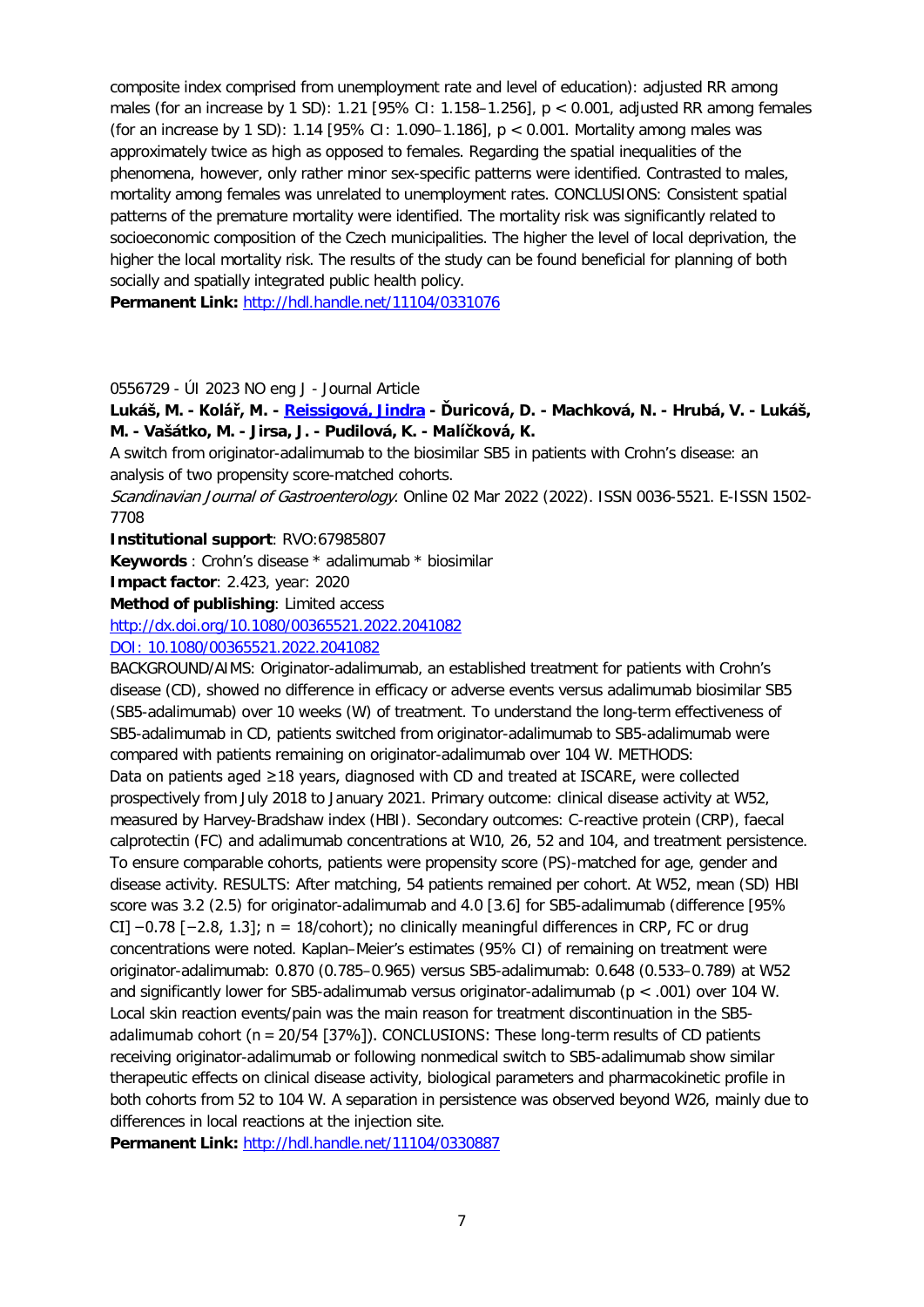0556339 - MÚ 2023 RIV US eng J - Journal Article **[Doležal, Martin](https://asep-analytika.lib.cas.cz/bibliografie/asep/mu-w/0315245) - [Grebík, Jan](https://asep-analytika.lib.cas.cz/bibliografie/asep/mu-w/0335211) - [Hladký, Jan](https://asep-analytika.lib.cas.cz/bibliografie/asep/uivt-o/0345511) - [Rocha, Israel](https://asep-analytika.lib.cas.cz/bibliografie/asep/uivt-o/0348875) - Rozhoň, V.** Cut distance identifying graphon parameters over weak\* limits. Journal of Combinatorial Theory. A. Roč. 189, July (2022), č. článku 105615. ISSN 0097-3165. E-ISSN 1096-0899 **R&D Projects**: GA ČR(CZ) GJ18-01472Y; GA ČR GF17-33849L; GA ČR GJ16-07822Y **Institutional support**: RVO:67985840 ; RVO:67985807 **Keywords** : cut norm \* graph limit \* graph norms \* weak\* convergence **OECD category**: Pure mathematics **Impact factor**: 1.192, year: 2020 **Method of publishing**: Limited access [https://doi.org/10.1016/j.jcta.2022.105615](https://asep.lib.cas.cz/arl-cav/en/gwext/?url=https%3A//doi.org/10.1016/j.jcta.2022.105615&type=extlink) [DOI: 10.1016/j.jcta.2022.105615](http://dx.doi.org/10.1016/j.jcta.2022.105615)

The theory of graphons comes with the so-called cut norm and the derived cut distance. The cut norm is finer than the weak\* topology (when considering the predual of L1-functions). Doležal and Hladký ((2019) [13]) showed, that given a sequence of graphons, a cut distance accumulation graphon can be pinpointed in the set of weak\* accumulation points as a minimizer of the entropy. Motivated by this, we study graphon parameters with the property that their minimizers or maximizers identify cut distance accumulation points over the set of weak\* accumulation points. We call such parameters cut distance identifying. Of particular importance are cut distance identifying parameters coming from homomorphism densities, t(H,⋅). This concept is closely related to the emerging field of graph norms, and the notions of the step Sidorenko property and the step forcing property introduced by Král', Martins, Pach and Wrochna ((2019) [25]). We prove that a connected graph is weakly norming if and only if it is step Sidorenko, and that if a graph is norming then it is step forcing. Further, we study convexity properties of cut distance identifying graphon parameters, and find a way to identify cut distance limits using spectra of graphons. We also show that continuous cut distance identifying graphon parameters have the <[removed]>, and thus can be used in the proof of the Frieze–Kannan regularity lemma.

**Permanent Link:** <http://hdl.handle.net/11104/0330616>

0557328 - ÚI 2023 CZ cze J - Journal Article **[Fabián, Zdeněk](https://asep-analytika.lib.cas.cz/bibliografie/asep/uivt-o/0100747)**

Resuscitace momentové metody. Informační bulletin České statistické společnosti. Roč. 24, 3-4 (2013), s. 27-36. ISSN 1210-8022 **Institutional support**: RVO:67985807 [https://www.statspol.cz/wp-content/uploads/2014/07/IB\\_3\\_4\\_2013.pdf](https://www.statspol.cz/wp-content/uploads/2014/07/IB_3_4_2013.pdf) **Permanent Link:** <http://hdl.handle.net/11104/0331366>

0557175 - ÚI 2023 CZ cze J - Journal Article

#### **[Fabián, Zdeněk](https://asep-analytika.lib.cas.cz/bibliografie/asep/uivt-o/0100747)**

Nestandardní průzkum/výzkum veřejného mínění. Námět, scénář, jakožto i texty a část hudby spáchal Zdeněk Fabián.

Informační bulletin České statistické společnosti. Roč. 11, Zvláštní číslo (2000), s. 1-40. ISSN 1210-8022

<https://www.statspol.cz/oldstat/bulletiny/ib-00-x.pdf>

**Permanent Link:** <http://hdl.handle.net/11104/0331243>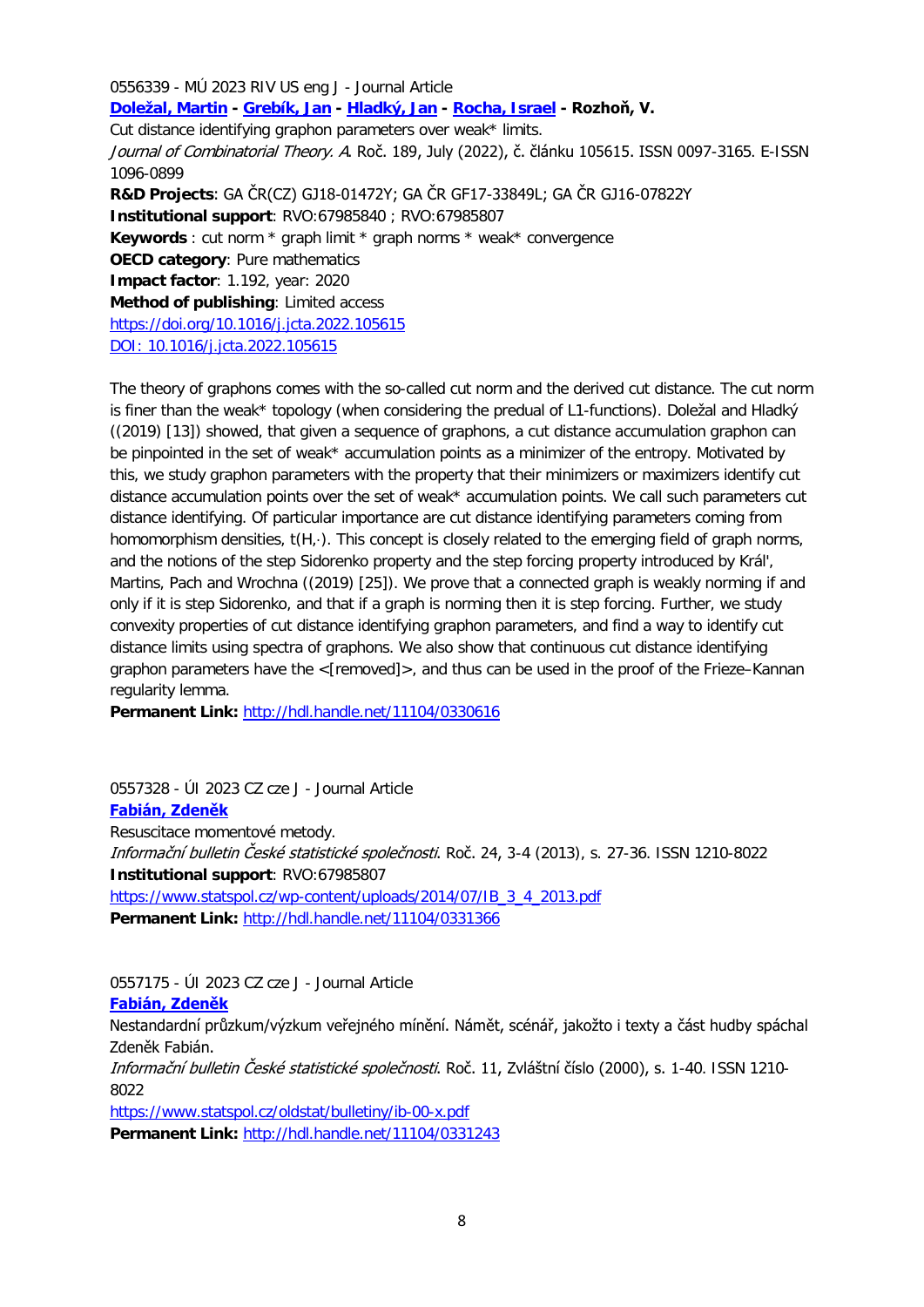0556970 - ÚI 2023 CZ cze J - Journal Article **[Fabián, Zdeněk](https://asep-analytika.lib.cas.cz/bibliografie/asep/uivt-o/0100747)** Z Čech až na konec hotovosti. Informační bulletin České statistické společnosti. Roč. 8, č. 4 (1997), s. 1-28. ISSN 1210-8022 <https://www.statspol.cz/oldstat/bulletiny/ib-97-4.pdf> Permanent Link: <http://hdl.handle.net/11104/0331088>

0557174 - ÚI 2023 CZ cze J - Journal Article

## **[Fabián, Zdeněk](https://asep-analytika.lib.cas.cz/bibliografie/asep/uivt-o/0100747)**

Old good England. Informační bulletin České statistické společnosti. Roč. 5, Velikonoční příloha (1994), s. 2-12. ISSN 1210-8022 <https://www.statspol.cz/oldstat/bulletiny/ib-94-x.pdf> **Permanent Link:** <http://hdl.handle.net/11104/0331242>

0556726 - ÚI 2023 RIV CH eng C - Conference Paper (international conference) **[Matonoha, Ctirad](https://asep-analytika.lib.cas.cz/bibliografie/asep/uivt-o/0100790) - Moskovka, A. - [Valdman, Jan](https://asep-analytika.lib.cas.cz/bibliografie/asep/utia-b/0292941)**

Minimization of p-Laplacian via the Finite Element Method in MATLAB.

Large-Scale Scientific Computing. Cham: Springer, 2022 - (Lirkov, I.; Margenov, S.), s. 533-540.

Lecture Notes in Computer Science, 13127. ISBN 978-3-030-97548-7. ISSN 0302-9743.

[LSSC 2021: International Conference on Large-Scale Scientific Computations /13./. Sozopol (BG), 07.06.2021-11.06.2021]

**R&D Projects**: GA MŠk 8J21AT001

**Institutional support**: RVO:67985807 ; RVO:67985556

**Keywords** : Finite elements \* Energy functional \* Trust-region methods \* p-Laplace equation \* MATLAB code vectorization

**OECD category**: Pure mathematics

[http://dx.doi.org/10.1007/978-3-030-97549-4\\_61](https://asep.lib.cas.cz/arl-cav/en/gwext/?url=http%3A//dx.doi.org/10.1007/978-3-030-97549-4_61&type=extlink)

[DOI: 10.1007/978-3-030-97549-4\\_61](http://dx.doi.org/10.1007/978-3-030-97549-4_61)

Minimization of energy functionals is based on a discretization by the finite element method and optimization by the trust-region method. A key tool to an efficient implementation is a local evaluation of the approximated gradients together with sparsity of the resulting Hessian matrix. Vectorization concepts are explained for the p-Laplace problem in one and two space-dimensions. **Permanent Link:** <http://hdl.handle.net/11104/0330880>

0556720 - ÚI 2023 RIV CH eng C - Conference Paper (international conference)

**Onderka, J. - [Ratschan, Stefan](https://asep-analytika.lib.cas.cz/bibliografie/asep/uivt-o/0218448)**

Fast Three-Valued Abstract Bit-Vector Arithmetic.

Verification, Model Checking, and Abstract Interpretation. Cham: Springer, 2022 - (Finkbeiner, B.; Wies, T.), s. 242-262. Lecture Notes on Computer Science, 13182. ISBN 978-3-030-94582-4. ISSN 0302-9743.

[VMCAI 2022: International Conference on Verification, Model Checking, and Abstract Interpretation /23./. Philadelphia (US), 16.01.2022-18.01.2022]

**Institutional support**: RVO:67985807

**Keywords** : Formal verification \* Three-valued abstraction \* Computer arithmetics \* Addition and multiplication \* Pseudo-Boolean modular inequality

**OECD category**: Computer sciences, information science, bioinformathics (hardware development to be 2.2, social aspect to be 5.8)

[http://dx.doi.org/10.1007/978-3-030-94583-1\\_12](https://asep.lib.cas.cz/arl-cav/en/gwext/?url=http%3A//dx.doi.org/10.1007/978-3-030-94583-1_12&type=extlink)

[DOI: 10.1007/978-3-030-94583-1\\_12](http://dx.doi.org/10.1007/978-3-030-94583-1_12)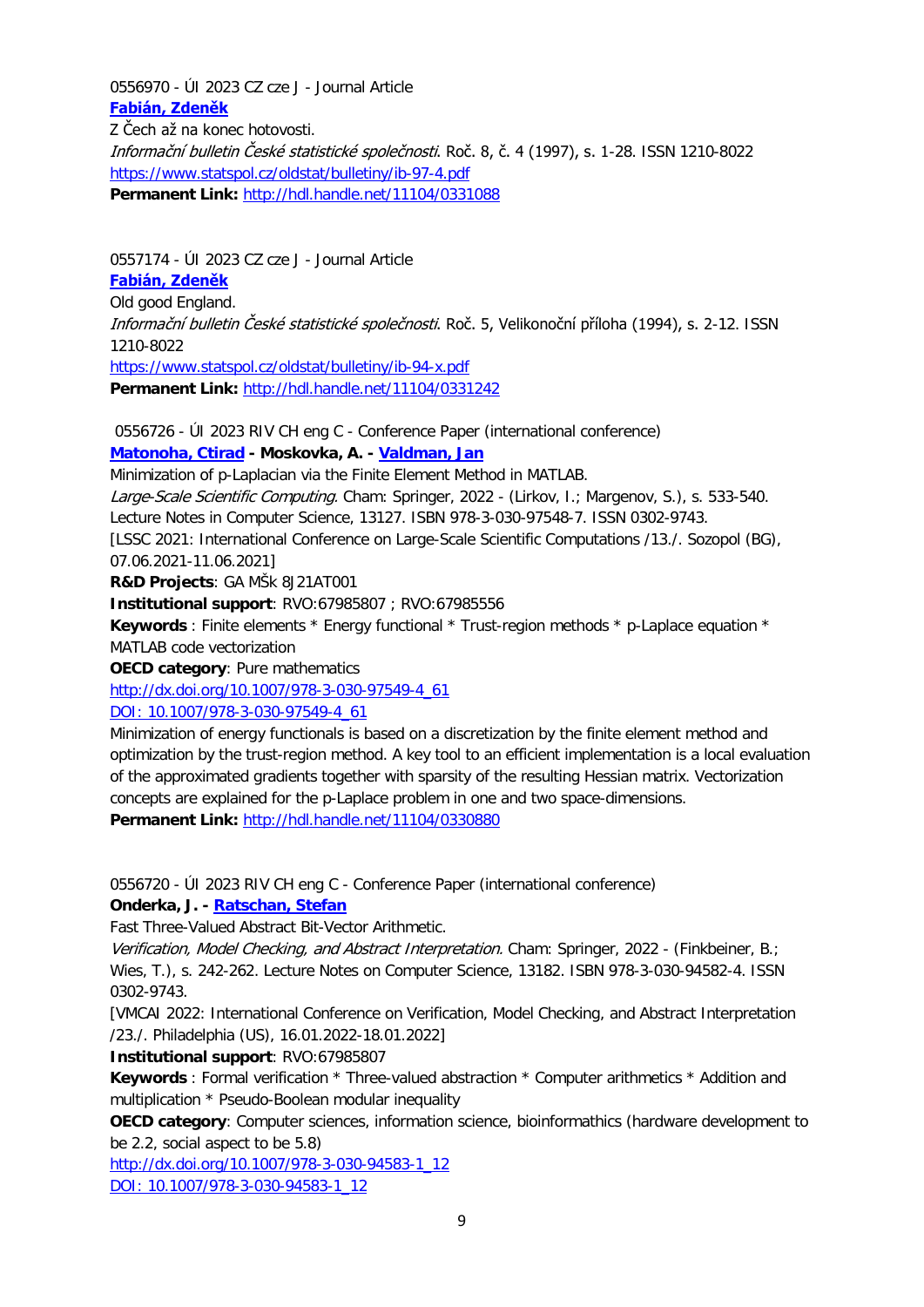Abstraction is one of the most important approaches for reducing the number of states in formal verification. An important abstraction technique is the usage of three-valued logic, extensible to bitvectors. The best abstract bit-vector results for movement and logical operations can be computed quickly. However, for widely-used arithmetic operations, efficient algorithms for computation of the best possible output have not been known up to now. In this paper, we present new efficient polynomial-time algorithms for abstract addition and multiplication with three-valued bit-vector inputs. These algorithms produce the best possible three-valued bit-vector output and remain fast even with 32-bit inputs. To obtain the algorithms, we devise a novel modular extreme-finding technique via reformulation of the problem using pseudo-Boolean modular inequalities. Using the introduced technique, we construct an algorithm for abstract addition that computes its result in linear time, as well as a worst-case quadratic-time algorithm for abstract multiplication. Finally, we experimentally evaluate the performance of the algorithms, confirming their practical efficiency. Permanent Link: <http://hdl.handle.net/11104/0330868>

0556734 - ÚI 2023 RIV US eng C - Conference Paper (international conference)

#### **Orjuela-Cañón, A. D. - Figueroa-Garcia, J.C. - [Neruda, Roman](https://asep-analytika.lib.cas.cz/bibliografie/asep/uivt-o/0100794)**

Automated Machine Learning Strategies to Damage Identification of Neurofibromatosis Mutations. Proceedings of 20th IEEE International Conference on Machine Learning and Applications ICMLA 2021. Piscataway: IEEE, 2021 - (Wani, M.; Sethi, I.; Shi, W.; Qu, G.; Raicu, D.; Jin, R.), s. 1341-1344. ISBN 978-1-6654-4338-8.

[ICMLA 2021: IEEE International Conference on Machine Learning and Applications /20./. Pasadena / Virtual (US), 13.12.2021-16.12.2021]

**Institutional support**: RVO:67985807

**Keywords** : automatic machine learning \* protein sequence \* neurofibromatosis \* amino-acids [http://dx.doi.org/10.1109/ICMLA52953.2021.00217](https://asep.lib.cas.cz/arl-cav/en/gwext/?url=http%3A//dx.doi.org/10.1109/ICMLA52953.2021.00217&type=extlink)

#### [DOI: 10.1109/ICMLA52953.2021.00217](http://dx.doi.org/10.1109/ICMLA52953.2021.00217)

Machine learning tools have been employed for problem solutions in bioinformatics. However, the parameters tuning of these models cam imply additional difficulties around the specific technique used to classify. In this work data from protein sequences was applied to three auto machine learning strategies to determine the type of mutation for the Neurofibromatosis disease. Results show that the parameters in the machine learning models were found automatically. In addition, these tools were relevant to determine relations between the amino-acids in the protein sequence. **Permanent Link:** <http://hdl.handle.net/11104/0330895>

0556710 - ÚI 2023 eng C - Conference Paper (international conference)

#### **Sühring, M. - [Resler, Jaroslav](https://asep-analytika.lib.cas.cz/bibliografie/asep/uivt-o/0209045) - [Krč, Pavel](https://asep-analytika.lib.cas.cz/bibliografie/asep/uivt-o/0246786)**

Evaluation of surface processes in the PALM model system 6.0 for a real urban environment: a case study in Dejvice, Prague.

[DOI: 10.5194/dach2022-10](http://dx.doi.org/10.5194/dach2022-10)

**Permanent Link:** <http://hdl.handle.net/11104/0330858>

0556781 - ÚI 2023 eng C - Conference Paper (international conference) **[Jiřina, Marcel](https://asep-analytika.lib.cas.cz/bibliografie/asep/uivt-o/0100769)** A Criterion for Sorting Reals in a Linear Time. [ICICT 2022: International Congress on Information and Communication Technology /7./. London / Virtual (GB), 21.02.2022-24.02.2022] **R&D Projects**: GA MŠk LM2015068 **Institutional support**: RVO:67985807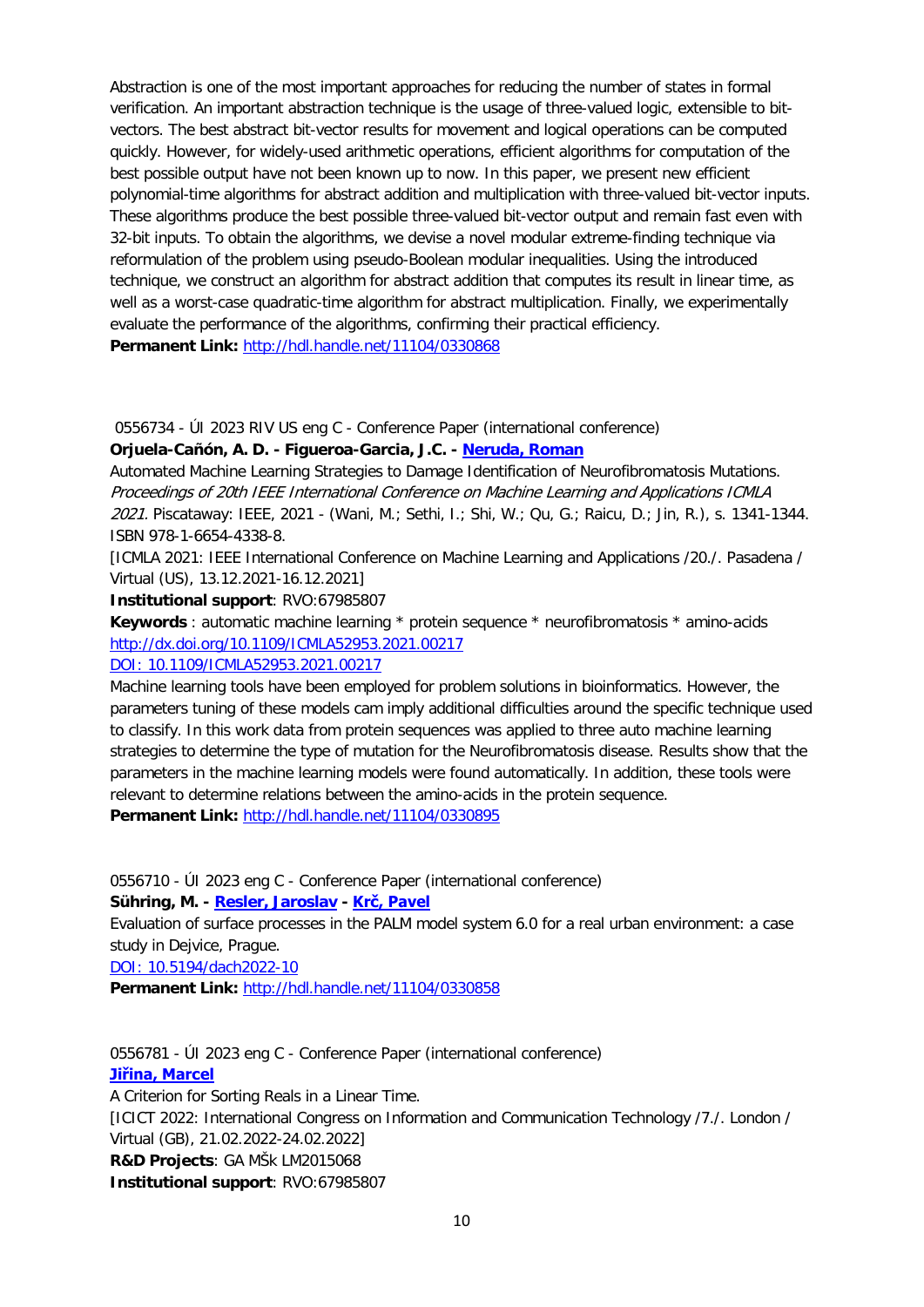**Keywords** : sorting reals \* counting sort \* time complexity \* space complexity

We quantify the practical limits for sorting reals in a linear time. This possibility is assured under assumption on the distribution of the sorting key, mainly the independence and identity of the distribution. Here we give a more general criteria easily applicable in practice. We also show that the algorithm is applicable for data that do not fulfill criteria for linear time complexity but even that the computation is faster than the system quicksort.

**Permanent Link:** <http://hdl.handle.net/11104/0330977>

0556968 - ÚI 2023 CZ cze N - Newspaper Article **[Fabián, Zdeněk](https://asep-analytika.lib.cas.cz/bibliografie/asep/uivt-o/0100747)** Proč jezdit na konference. Vesmír. Roč. 78, č. 6 (1999), s. 349-349. ISSN 0042-4544 [https://vesmir.cz/cz/casopis/archiv-casopisu/1999/cislo-6/proc-jezdit-konference.html](https://asep.lib.cas.cz/arl-cav/en/gwext/?url=https%3A//vesmir.cz/cz/casopis/archiv-casopisu/1999/cislo-6/proc-jezdit-konference.html&type=extlink) **Permanent Link:** <http://hdl.handle.net/11104/0331086>

0556969 - ÚI 2023 CZ cze N - Newspaper Article **[Fabián, Zdeněk](https://asep-analytika.lib.cas.cz/bibliografie/asep/uivt-o/0100747)** Poznámka k lidové definici statistiky. Vesmír. Roč. 77, č. 5 (1998), s. 289-289. ISSN 0042-4544 [https://vesmir.cz/cz/casopis/archiv-casopisu/1998/cislo-5/poznamka-k-lidove-definici-statistiky.html](https://asep.lib.cas.cz/arl-cav/en/gwext/?url=https%3A//vesmir.cz/cz/casopis/archiv-casopisu/1998/cislo-5/poznamka-k-lidove-definici-statistiky.html&type=extlink) **Permanent Link:** <http://hdl.handle.net/11104/0331087>

0556931 - ÚI 2023 NL eng A - Abstract

**Stančák, A. - Dostálek, C. - [Fabián, Zdeněk](https://asep-analytika.lib.cas.cz/bibliografie/asep/uivt-o/0100747)**

On the dependence of spontaneous eyeblinks upon the phase of respiration. International Journal of Psychophysiology. Elsevier. Roč. 7, č. 2-4 (1989), s. 398-399. ISSN 0167- 8760. E-ISSN 1872-7697 [DOI: 10.1016/0167-8760\(89\)90331-0](http://dx.doi.org/10.1016/0167-8760(89)90331-0) **Permanent Link:** <http://hdl.handle.net/11104/0331052>

0556933 - ÚI 2023 FR fre A - Abstract

**Lepičovská, V. - [Fabián, Zdeněk](https://asep-analytika.lib.cas.cz/bibliografie/asep/uivt-o/0100747) - Dostálek, C.** Short rhythms of the ecg, respiration and the plethysmogram in the course of respiratory exercises. Journal de physiologie. Roč. 78, č. 5 (1982), A40-A40. ISSN 0021-7948 **Permanent Link:** <http://hdl.handle.net/11104/0331053>

0556950 - ÚI 2023 eng A - Abstract

**[Kathpalia, Aditi](https://asep-analytika.lib.cas.cz/bibliografie/asep/uivt-o/0408492) - [Manshour, Pouya](https://asep-analytika.lib.cas.cz/bibliografie/asep/uivt-o/0409861) - [Paluš, Milan](https://asep-analytika.lib.cas.cz/bibliografie/asep/uivt-o/0100800)**

Ordinal Patterns for 'Compression-Complexity' based Causality Detection.

[ORPATT22: International Workshop on Ordinal methods: Concepts, applications, new developments and challenges. 28.02.2022-04.03.2022, Dresden / Online]

**Institutional support**: RVO:67985807

[https://www.pks.mpg.de/orpatt22](https://asep.lib.cas.cz/arl-cav/en/gwext/?url=https%3A//www.pks.mpg.de/orpatt22&type=extlink)

**Permanent Link:** <http://hdl.handle.net/11104/0331067>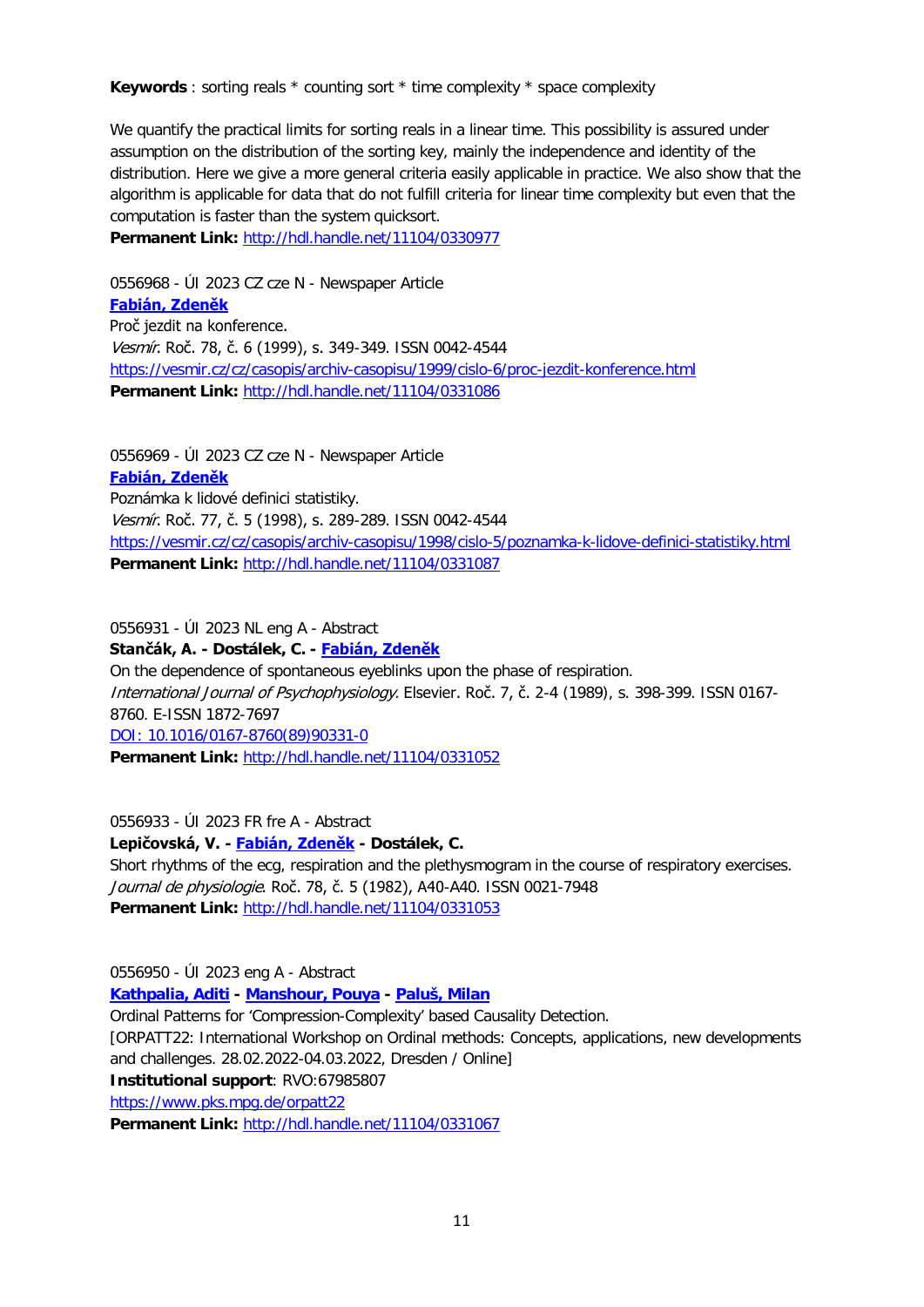## 0556956 - ÚI 2023 CH eng A - Abstract

## **[Kathpalia, Aditi](https://asep-analytika.lib.cas.cz/bibliografie/asep/uivt-o/0408492) - Nagaraj, N.**

Information-theoretic Underpinnings of the Effort-to-Compress Complexity Measure. IECI 2021 List of accepted submissions. Basel: MDPI, 2021.

[IECI 2021: International Electronic Conference on Information /1./. 01.12.2021-15.12.2021, Basel / Online]

## **Institutional support**: RVO:67985807

**Keywords** : Effort-to-compress \* data compression \* self-information \* dimension \* multifractal analysis

[https://sciforum.net/paper/view/11957](https://asep.lib.cas.cz/arl-cav/en/gwext/?url=https%3A//sciforum.net/paper/view/11957&type=extlink)

## [DOI: 10.3390/IECI2021-11957](http://dx.doi.org/10.3390/IECI2021-11957)

Effort-to-Compress (ETC) is a measure of complexity based on a lossless data-compression algorithm that has been used extensively in characterization and analysis of time-series. ETC has been shown to give good performance for short and noisy time series data and has found applications in the study of cardiovascular dynamics, cognitive research and regulating the feedback of musical instruments. It has also been used to develop causal inference methods for time series data. In this work, a theoretical analysis helps us to demonstrate the links of ETC measure to the total self-information contained in the joint occurrence of most dominant (shortest) patterns occurring at different scales (of time) in a time-series. This formulation helps us to visualize ETC as a dimension like quantity that computes the effective dimension at which patterns in a time-series (translated to a symbolic sequence) appear. We also show that the algorithm that computes ETC can be used as a means for an analysis akin to 'multifractal analysis' using which the power contained in patterns appearing at different scales of the sequence/ series can be estimated. Multifractal analysis has been used widely in analysis of biomedical signals, financial and geophysical data. Our work provides a theoretical understanding of the ETC complexity measure that links it to information theory and opens up more avenues for its meaningful usage and application.

**Permanent Link:** <http://hdl.handle.net/11104/0331073>

0556953 - ÚI 2023 IN eng A - Abstract

## **[Kathpalia, Aditi](https://asep-analytika.lib.cas.cz/bibliografie/asep/uivt-o/0408492) - Nagaraj, N.**

Causal Criteria for Synchronization. CNSD2021 Abstract Book. Thanjavur: SASTRA Deemed University, 2021. s. 66-66. [CNSD 2021: Conference on Non-linear Systems and Dynamics /13./. 17.12.2021-22.12.2021, Thanjavur] **Institutional support**: RVO:67985807

[https://www.sastra.edu/cnsd2021/abstract\\_book.php](https://asep.lib.cas.cz/arl-cav/en/gwext/?url=https%3A//www.sastra.edu/cnsd2021/abstract_book.php&type=extlink) **Permanent Link:** <http://hdl.handle.net/11104/0331071>

## 0556951 - ÚI 2023 IN eng A - Abstract

## **[Kathpalia, Aditi](https://asep-analytika.lib.cas.cz/bibliografie/asep/uivt-o/0408492) - Nagaraj, N.**

Measuring the Level of Consciousness in the Brain using Network Connectivity Approaches. AACS8 Abstract Book. Vidyapeetham: Amrita Mind Brain Center, 2022. s. 62-63. [ACCS8: Annual Conference of Cognitive Science /8./. 20.01.2022-22.01.2022, Vidyapeetham / Online]

**Institutional support**: RVO:67985807

<https://amrita.edu/wp-content/uploads/2022/01/accs8-proceedings-book.pdf> **Permanent Link:** <http://hdl.handle.net/11104/0331068>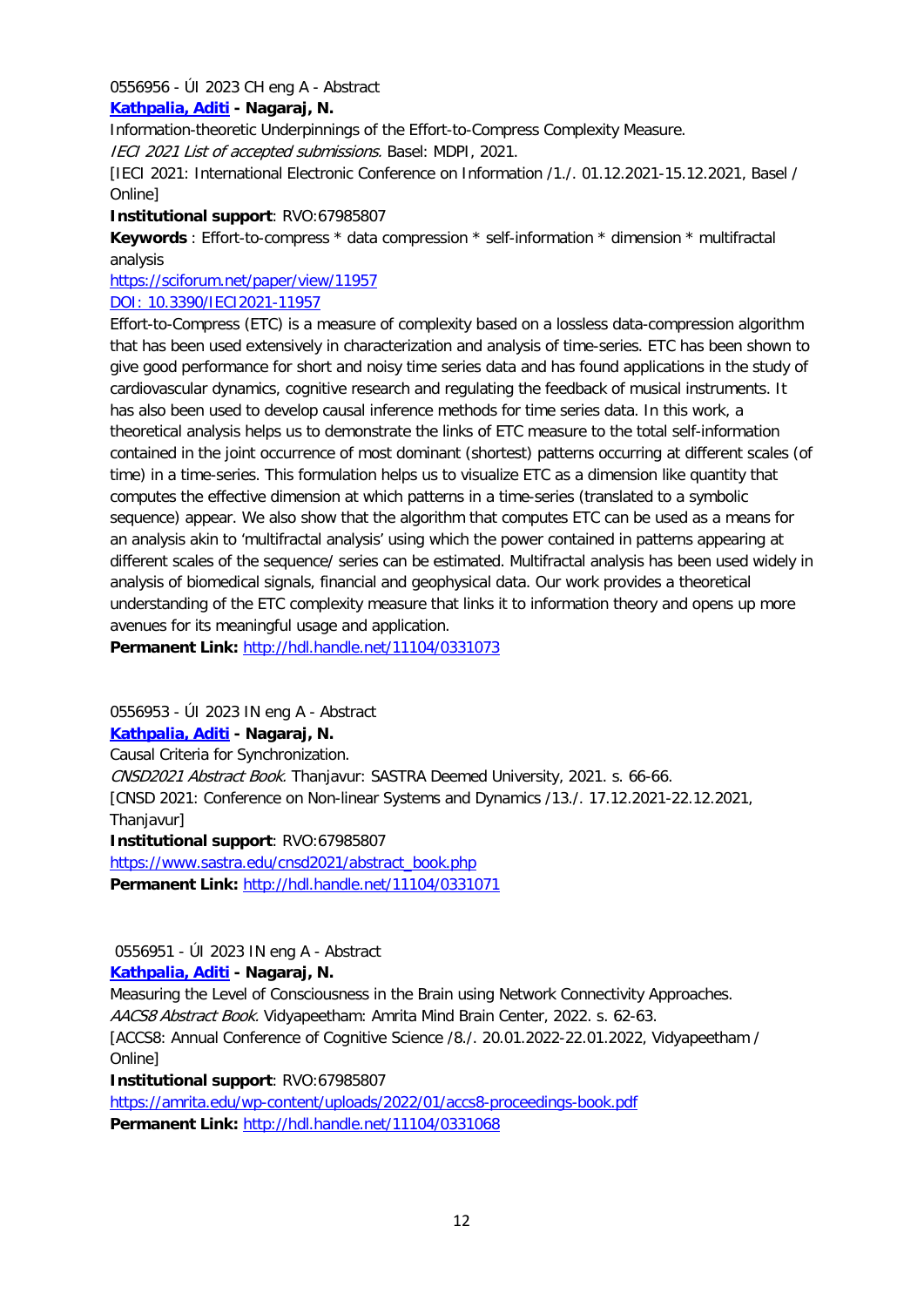#### 0556745 - ÚI 2023 RS eng A - Abstract

#### **[Haniková, Zuzana](https://asep-analytika.lib.cas.cz/bibliografie/asep/uivt-o/0015032)**

Vopěnka's Alternative Set Theory within Twentieth Century Mathematics.

The Third Conference of East European Network for Philosophy of Science EENPS 2021: Book of Abstracts. Belgrade: University of Belgrade, Faculty of Philosophy, 2021. s. 163-163. [EENPS 2021: The Conference of East European Network for Philosophy of Science /3./. 09.06.2021- 11.06.2021, Belgrade]

#### **Institutional support**: RVO:67985807

[https://eenps.weebly.com/uploads/1/3/2/7/132787932/eenps\\_2021\\_book\\_of\\_abstracts\\_2\\_.pdf](https://eenps.weebly.com/uploads/1/3/2/7/132787932/eenps_2021_book_of_abstracts_2_.pdf) Petr Vopěnka presented his Alternative Set Theory (AST) in the monograph, Mathematics in the Alternative Set Theory, published by Teubner Verlag in 1979. Prior to this publication, the AST had been developed for a decade in a research seminar headed by himself and attended by a group of graduate students and collaborators, including Antonín Sochor, Josef Mlček, or Karel Čuda, and these explorations yielded dozens of papers available via the Czech Digital Mathematical Library (dml.cz). As a sidenote, during this decade Vopěnka was prevented from publishing his own work, maintaining international scientific contacts, or developing his career, for political reasons. Vopěnka subsequently published another monograph on the AST in 1989, and offered several papers and lectures that detailed the philosophical and historical motivations for the AST. The latter include the works of Leibniz and Bolzano; as a matter of fact, Vopěnka's interests in various areas of the history of mathematics were quite broad, producing works ranging from geometry to analysis and set theory. However, the AST also has tight links to developments in mathematics in the 20th century, roughly from the 1930's onwards: namely, Skolem's work in nonstandard models of arithmetic, Vopěnka's nonstandard models of set theory, Robinson's nonstandard analysis, Vopěnka and Hájek's work in the theory of semisets, or Parikh's feasible arithmetic. These are only some major mathematical influences; the AST also reflects Vopěnka's growing interest in phenomenology. Moreover, one can find parallel developments that were presumably independent of the AST but share some of its motivations, background, and its timing, such as the axiomatic nonstandard set theories proposed by Nelson and by Hrbáček. This talk will present and discuss the twentieth century mathematical narrative for the AST and demonstrate how the AST can be understood as a natural continuation of the above inspirations and experience.

**Permanent Link:** <http://hdl.handle.net/11104/0330906>

## 0556947 - ÚI 2023 US eng V - Research Report

#### **Harikrishnan, N. B. - [Kathpalia, Aditi](https://asep-analytika.lib.cas.cz/bibliografie/asep/uivt-o/0408492) - Nagaraj, N.**

Cause-Effect Preservation and Classification using Neurochaos Learning. Cornell University, 2022. 13 s. arXiv.org e-Print archive, arXiv:2201.12181. **R&D Projects**: GA ČR(CZ) GA19-16066S **Grant - others:** AV ČR(CZ) AP1901 **Program:** Akademická prémie - Praemium Academiae **Institutional support**: RVO:67985807 [https://arxiv.org/abs/2201.12181v1](https://asep.lib.cas.cz/arl-cav/en/gwext/?url=https%3A//arxiv.org/abs/2201.12181v1&type=extlink) [DOI: 10.48550/arXiv.2201.12181](http://dx.doi.org/10.48550/arXiv.2201.12181)

Discovering cause-effect from observational data is an important but challenging problem in science and engineering. In this work, a recently proposed brain inspired learning algorithm namely- \emph{Neurochaos Learning} (NL) is used for the classification of cause-effect from simulated data. The data instances used are generated from coupled AR processes, coupled 1D chaotic skew tent maps, coupled 1D chaotic logistic maps and a real-world prey-predator system. The proposed method consistently outperforms a five layer Deep Neural Network architecture for coupling coefficient values ranging from 0.1 to 0.7. Further, we investigate the preservation of causality in the feature extracted space of NL using Granger Causality (GC) for coupled AR processes and and Compression-Complexity